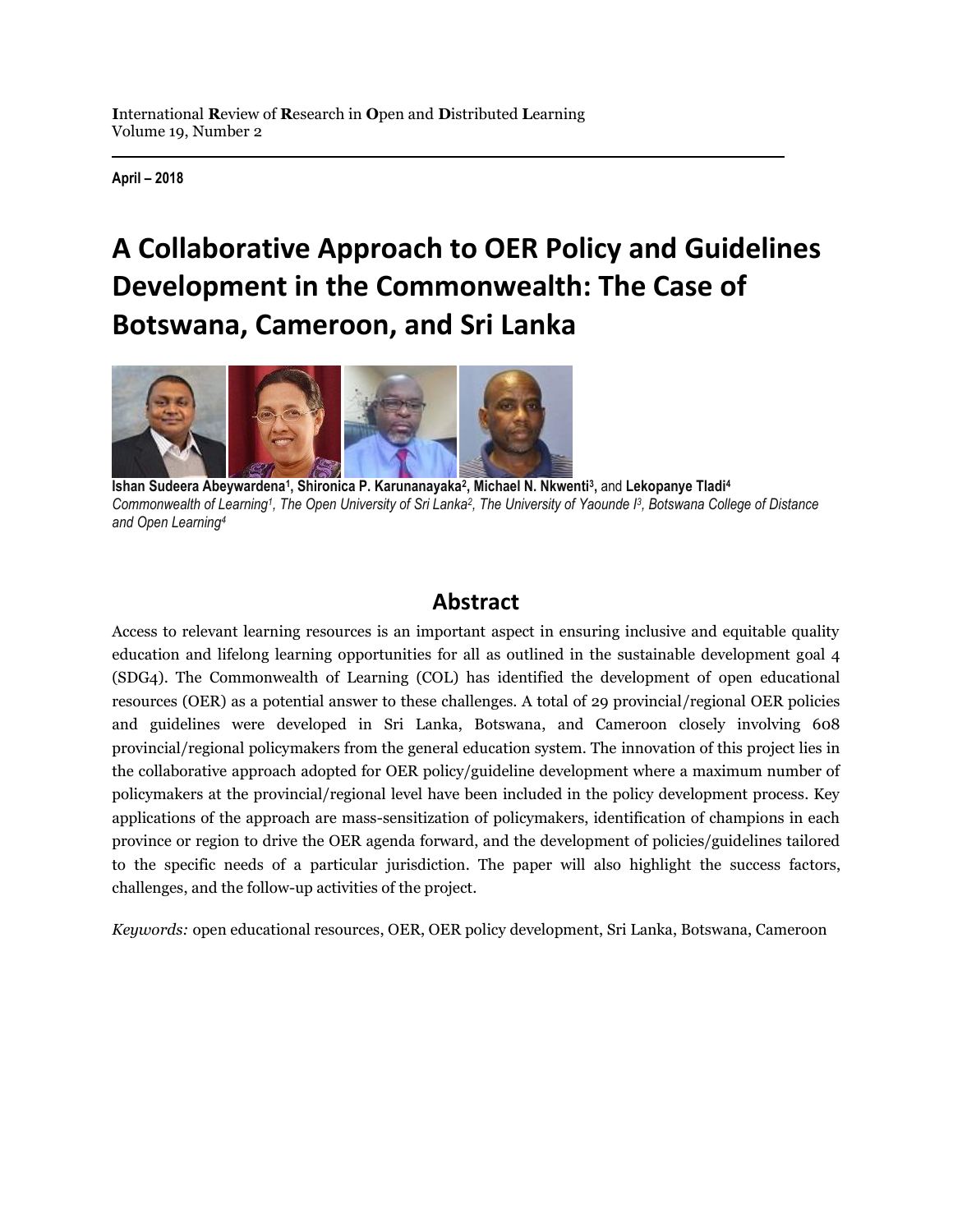### **Introduction**

The Incheon declaration introduces the sustainable development goal 4 (SDG4) - Education 2030 agenda towards inclusive and equitable quality education and lifelong learning for all where

inclusion and equity in and through education is the cornerstone of a transformative education agenda, and we therefore commit to addressing all forms of exclusion and marginalization, disparities and inequalities in access, participation and learning outcomes. No education target should be considered met unless met by all. We therefore commit to making the necessary changes in education policies and focusing our efforts on the most disadvantaged, especially those with disabilities, to ensure that no one is left behind. (UNESCO, 2015, p.7)

Education stakeholders in developing countries of the Commonwealth are increasingly challenged with the quality of learning outcomes for each learner. According to the UNESCO Institute for Statistics (2010), the quality of learning outcomes for each learner depends on many factors among which are the possession of required textbooks and other didactic materials. Textbooks are considered relevant in improving learning outcomes especially in large class sizes, where often, there is insufficient instructional time. The Global Education Monitoring Report (UNESCO, 2016) observed that, expenditure of a country on learning material is a good indicator of its commitment to providing a quality education for all. Further, it recognizes that the provision of textbooks is critical from both the teachers' and students' perspectives. However, Fredriksen, Brar, and Trucano (2015) highlight that many developing countries do not have the resources to provide sufficient access to learning materials in the general education sector. Considering these challenges, there is a need to identify alternative resources that can supplement the existing textbooks. A review of some literature on textbook provision reveals that OER can offer a cost effective and high-quality solution to this necessity (Cape Town Declaration, 2007; Camilleri, Ehlers, & Pawlowski, 2014; Adala, 2016).

The 2012 Paris OER Declaration defines open educational resources (OER) as

teaching, learning and research materials in any medium, digital or otherwise, that reside in the public domain or have been released under an open license that permits no-cost access, use, adaptation and redistribution by others with no or limited restrictions. (UNESCO, 2012, p.1)

The *Open Educational Resources in the Commonwealth 2016* report (Phalachandra & Abeywardena, 2016) indicates that the majority of teachers within the Commonwealth perceive OER to be a good solution to improve quality and minimize costs. As stakeholders continue to equip schools with new learning technologies while Internet connectivity continues to improve, especially in developing countries, OER have a real potential to increase access and equity in education.

The Commonwealth of Learning, or COL (www.col.org), is an intergovernmental organization created by Commonwealth Heads of Government to promote the development and sharing of open learning and distance education knowledge, resources, and technologies. Hosted by the Government of Canada and headquartered in Burnaby, British Columbia, Canada, COL is the world's only intergovernmental organization solely concerned with the promotion and development of distance education and open learning. COL actively helps developing nations improve access to quality education and training. In this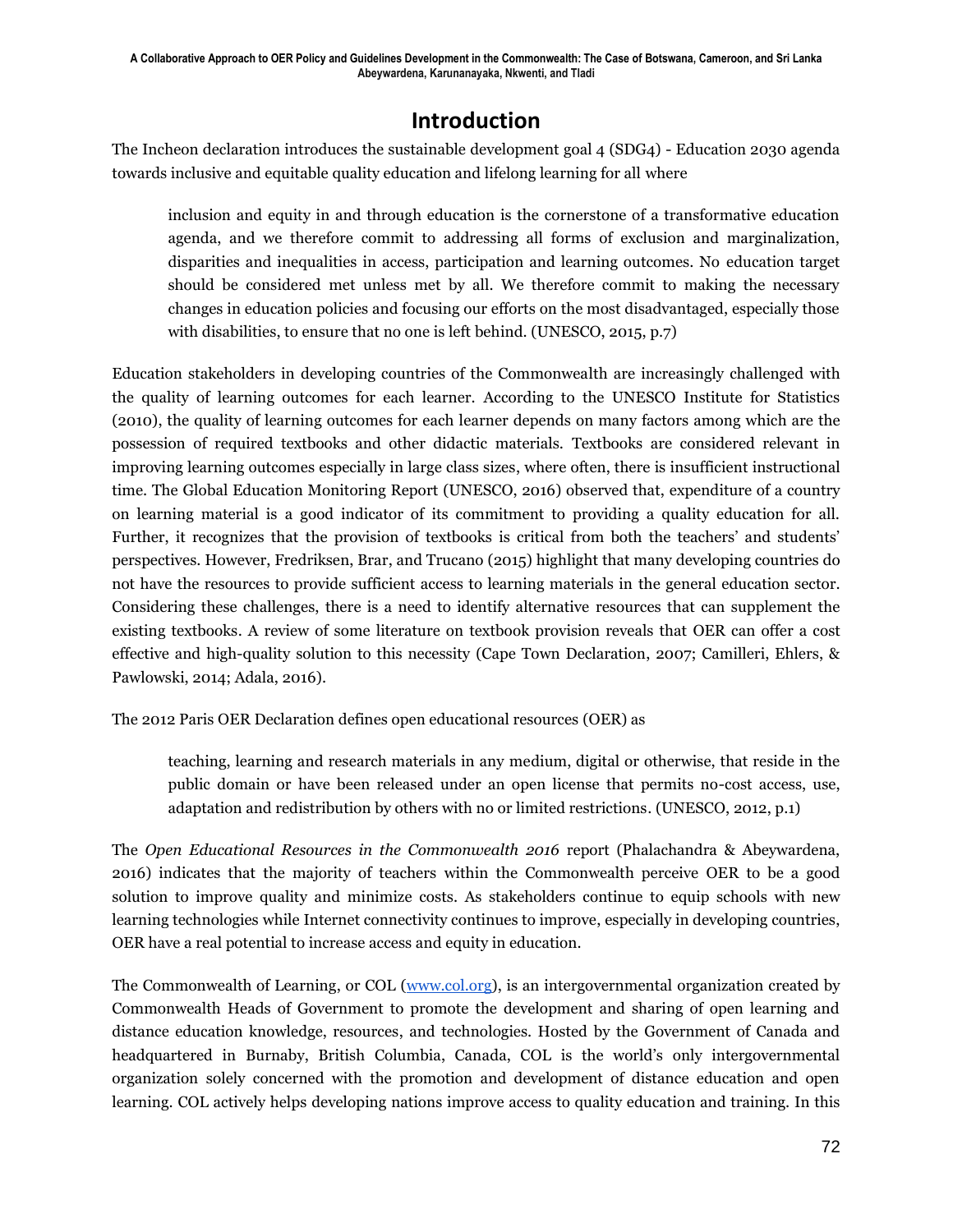regard, COL's Kuala Lumpur Declaration (Commonwealth of Learning, 2016a) recommends the mainstreaming of OER use by developing strategies and policies at governmental and institutional levels to enhance quality while potentially reducing the cost of education.

In the lead-up to the 2014 Regional Focal Points Meeting, COL's Focal Point for Sri Lanka (Commonwealth of Learning, 2015a), Botswana (Commonwealth of Learning, 2015b), and Cameroon (Commonwealth of Learning, 2015c), had identified top priorities for their countries where COL can further support the national agenda in the next six years. As a follow up, COL, through the *Open Educational Resources for Skills Development* project, looked to focus on the areas of: (i) improving the content and quality of textbooks; and (ii) upgrading of primary and secondary curriculum in these countries through the use of OER, with the support of the respective Ministry of Education (MoE).

### **Sri Lanka**

The MoE in Sri Lanka has provincial ministries of education representing the nine provinces which are Central, Eastern, Northern, North-Eastern, North-Western, Sabaragamuwa, Southern, Uva, and Western. While the MoE is responsible for preparing national strategic plans for the general education sector based on national policies, the provincial ministries of education have the autonomy to adopt policies to suit the unique needs of each province in line with national education policies and current reforms (Ministry of Education - Sri Lanka, n.d.).

In Sri Lanka, there are approximately 4 million primary and secondary learners spread across 10,000 plus schools island-wide (Ministry of Education Sri Lanka, 2016). Based on the *Education First Sri Lanka* report (Ministry of Education Sri Lanka, 2013), the government handles 30 million copies of textbooks a year at a cost of Rs. 3,000 million to provide free textbooks to learners up to General Certificate of Education (G.C.E.) Ordinary Level under the "free education policy." In this regard, OER-based textbooks can be considered as a potential substitute, which could aid in reducing the cost of free textbooks while maintaining a high standard of quality and interactivity.

In 2016, with the guidance of the MoE and in collaboration with the Open University of Sri Lanka (OUSL), COL supported an ambitious project to advocate, sensitize, and develop OER policies for the nine provincial Ministries of Education in Sri Lanka (Karunanayaka, 2016; Karunanayaka & Abeywardena, 2016). The aim of the project was to provide direction in the use of OER for increasing access to quality learning materials and to support quality teaching and learning in the general education system.

Using Sri Lanka as the model, similar projects were initiated in Botswana and Cameroon to develop provincial OER policies. However, further to advice from the MoE in Botswana and Cameroon, the word "policy" was replaced with "guideline" to allow the execution of the project with minimum bureaucratic interference. Also, Botswana and Cameroon have "regions" as opposed to "provinces." Therefore, the project set out to develop "regional OER guidelines" within these two countries.

### **Botswana**

Botswana is faced with a continued decline in student performance, which has been attributed to poor quality education. According to Mphale and Mhlauli (2014), students' academic performance has been declining at an alarming rate since 2010; one of the factors contributing to decline in academic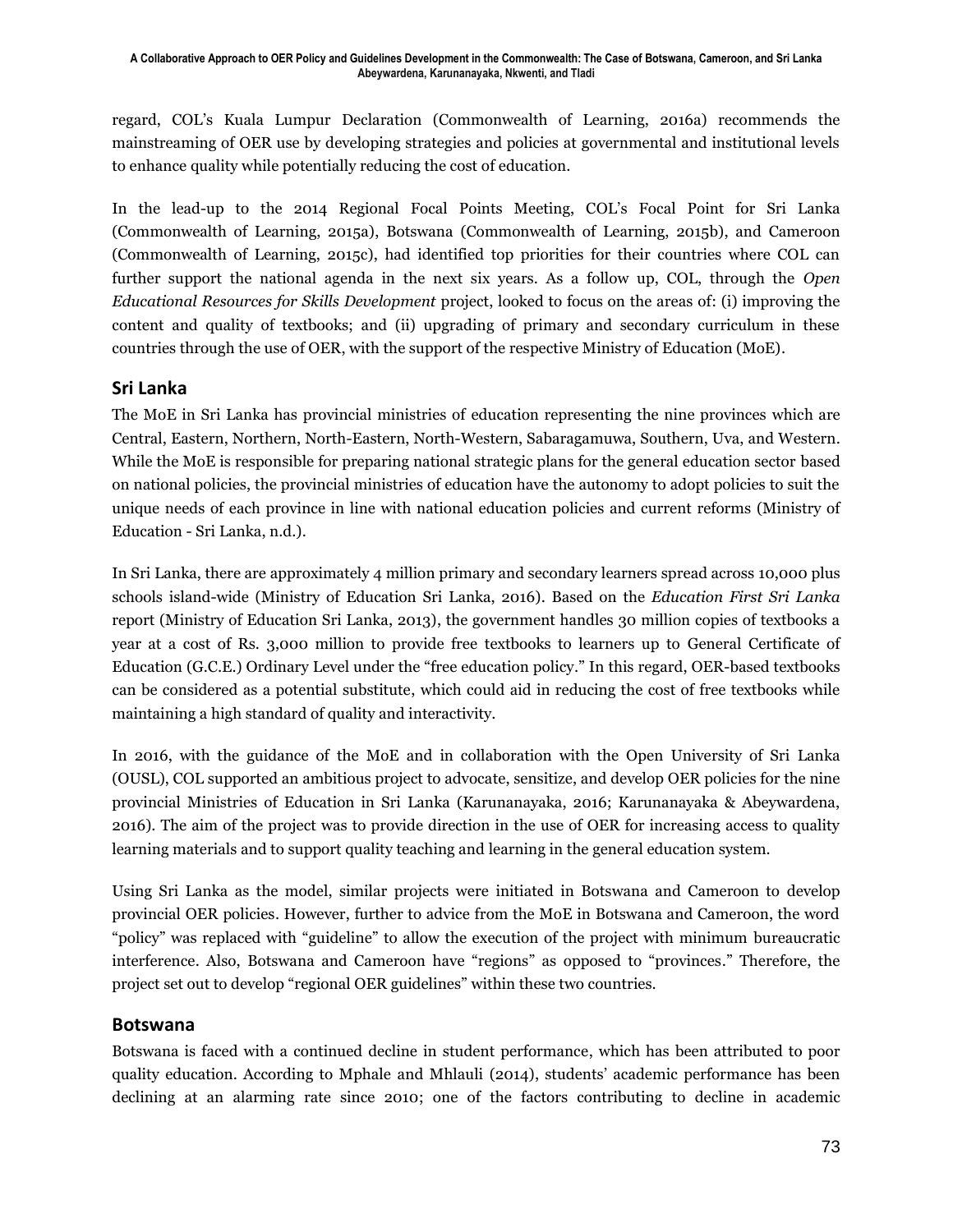performance is the quality of teaching and learning resources available. According to UNESCO, Botswana is the only country in Sub-Saharan Africa to have adequate provision of textbooks close to a 1:1 ratio for all subjects and all secondary grades (UNESCO, 2016). However, the average cost for a set of textbooks from grades 9 to 11 is USD 99.60 and the government needs a budget equivalent to 1.8% of the Gross National Product (GNP) to maintain this level of access (Fredriksen, Brar, & Trucano, 2015). Given this scenario, adopting OER would enable students and teachers to access a larger pool of quality resources for use as supplementary content to prescribed textbooks. This will translate into immediate positive utilization of the ICT infrastructure currently being provided to the schools through both government and private sector participation projects.

In Botswana, the Ministry of Education and Skills Development (MoESD) is the headquarters of education where national administrative responsibilities and policy formulation is undertaken. There are 10 regional operations offices around the country undertaking administrative responsibilities of the MoESD. The 10 MoESD regional operations offices are in the Kgatleng Region, Kweneng Region, Southern Region, Kgalagadi Region, Gantsi Region, North West Region, Chobe Region, North East Region, Central Region, and South East Region. While the MoESD is responsible for developing national policies, the regions are responsible for ensuring that these policies are implemented within their administrative jurisdictions (Tladi, 2016).

An advocacy program was conducted by COL in Botswana with the objective of providing direction for the use of OER to increase access to quality teaching and learning material in the general education system. The project developed OER guidelines for the 10 regional offices in Botswana with the consent and support from the MoESD.

#### **Cameroon**

On account of its bi-cultural French/English heritage, Cameroon's educational system is diverse and multi-faceted. Efforts to supply schools in Cameroon with textbooks and course books are constantly challenged with the recurrent economic downturn due to the falling prices of raw materials in the world market. A 2015 World Bank report shows that the average course book-to-learner ratio in Cameroon is 1:12 (Fredriksen et al., 2015). Disparities are greater in the three northern regions of Cameroon where accessibility to some areas over the last three years has been jeopardized by terrorist attacks. Only 11% of learners in these areas have access to at least one textbook, while 17% of classrooms operate without a single textbook in French or English. The 2013/2014 statistical yearbook of the Ministry of Basic Education (2014) reported that in most classrooms, each French/English reading book is shared amongst 19 learners and each mathematics book is shared amongst 17 learners. The 2015 World Bank Report (Fredriksen et al., 2015) also noted that the price of course books is very high and undoubtedly hinders a vast majority of parents from purchasing textbooks for their children.

To potentially address these issues, COL worked with the Ministries of Basic Education (MINEDUB) and Secondary Education (MINESEC) of Cameroon to launch a national advocacy and sensitization project that introduced OER to policymakers in the 10 regions of the country: Adamawa, Centre, East, Far North, Littoral, North, North West, West, South, and South West. Regional OER guidelines were developed by each regional delegation for mainstreaming OER into the general education system locally (Nkwenti, 2017).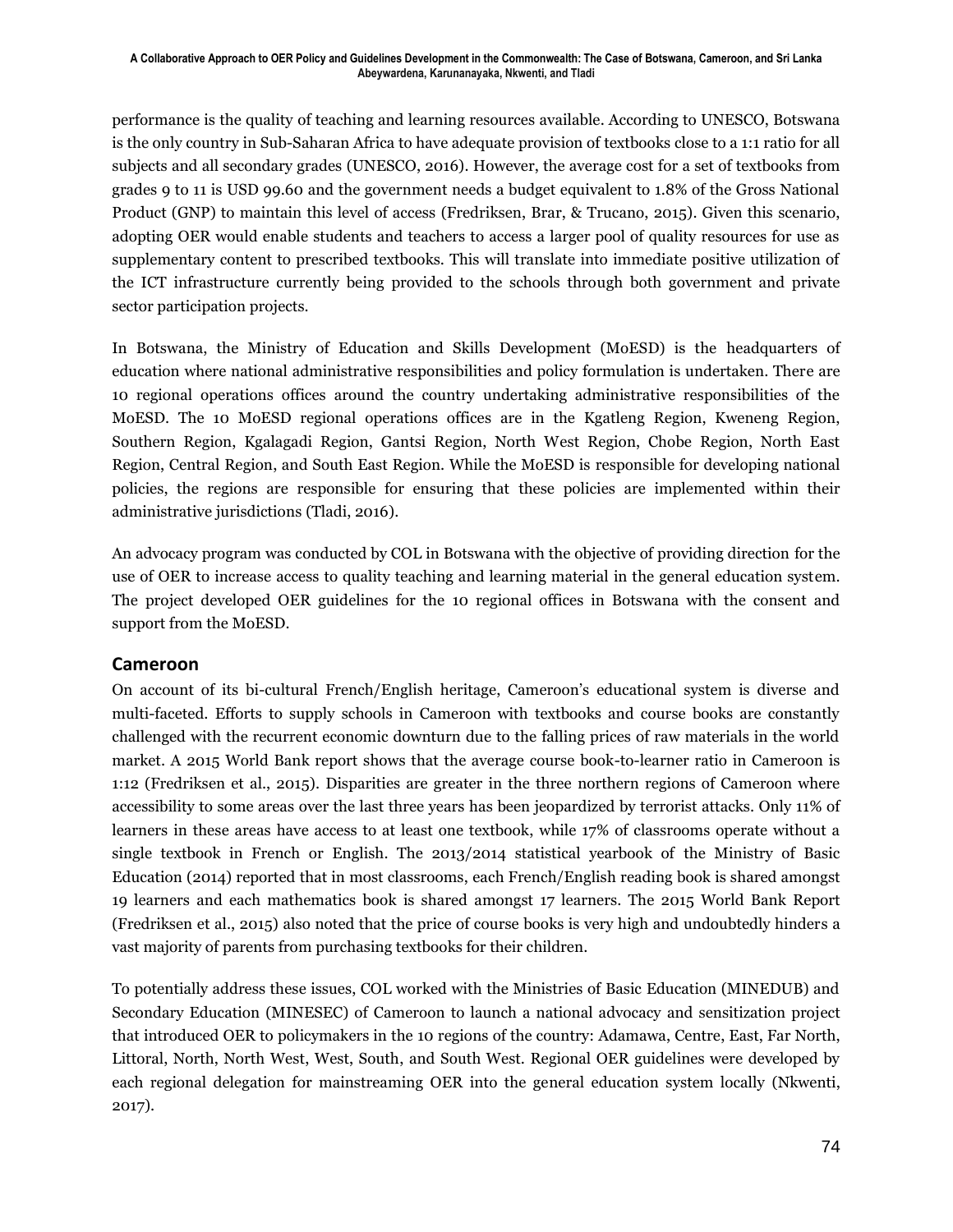This paper details the collaborative approach adopted for OER policy/guideline development where a maximum number of policymakers at the provincial/regional level have been included in the policy development process. The paper also highlights the success factors, challenges, and the follow up activities of the project.

## **Methodology**

The policy/guideline development in each country was done in four stages. The first stage was to prepare a country specific OER policy/guideline template. A consultant was hired from each country who had a unique knowledge of the education system in general, the specific requirements of each province or region as well as an in depth understanding of how OER can be implemented in these jurisdictions. The consultant then drafted the policy/guideline document taking into consideration the literature; existing policy documents such as the COL's Institutional OER Policy Template (Commonwealth of Learning, 2016b), the Government Policy Development Template (Butcher, 2012), and national education policies and reforms. The drafting of the document followed an iterative process which benefitted from peer review and expert feedback before finalizing. The first version was compiled in English. However, the document was translated into French in Cameroon to accommodate the Francophone regions.

The second stage concentrated on conducting advocacy meetings with the provincial/regional policymakers. The first step in this process was to brief the MoE regarding the project with the aim of gaining their full cooperation. COL officially informed the secretaries to the MoE in each country regarding the consultant, the nature of the project, and the expected outputs of the project which are to:

- Prepare a draft OER policy/guideline template that caters to the requirements of the provinces/regions;
- Sensitize and seek collaboration for the project from the key stakeholders at the MoE;
- Build awareness among key stakeholders in the provinces/regions on the concept and potential impact of OER;
- Advocate the necessity and benefits of a provincial/regional OER policy/guideline for education;
- Initiate the process of drafting OER policies/guidelines for each province/region;
- Identify champions in each province/region who will draft the OER policies/guidelines;
- Provide on-going online support/follow-up to champions leading up to a final draft policy/guideline;
- Produce a project report to be presented to the MoE that will facilitate the adoption and implementation of the policies.

Following the correspondence from COL, the consultant met with the officials of the MoE to formulate a plan of action for the project. The MoE would then issue an official letter to all provinces/regions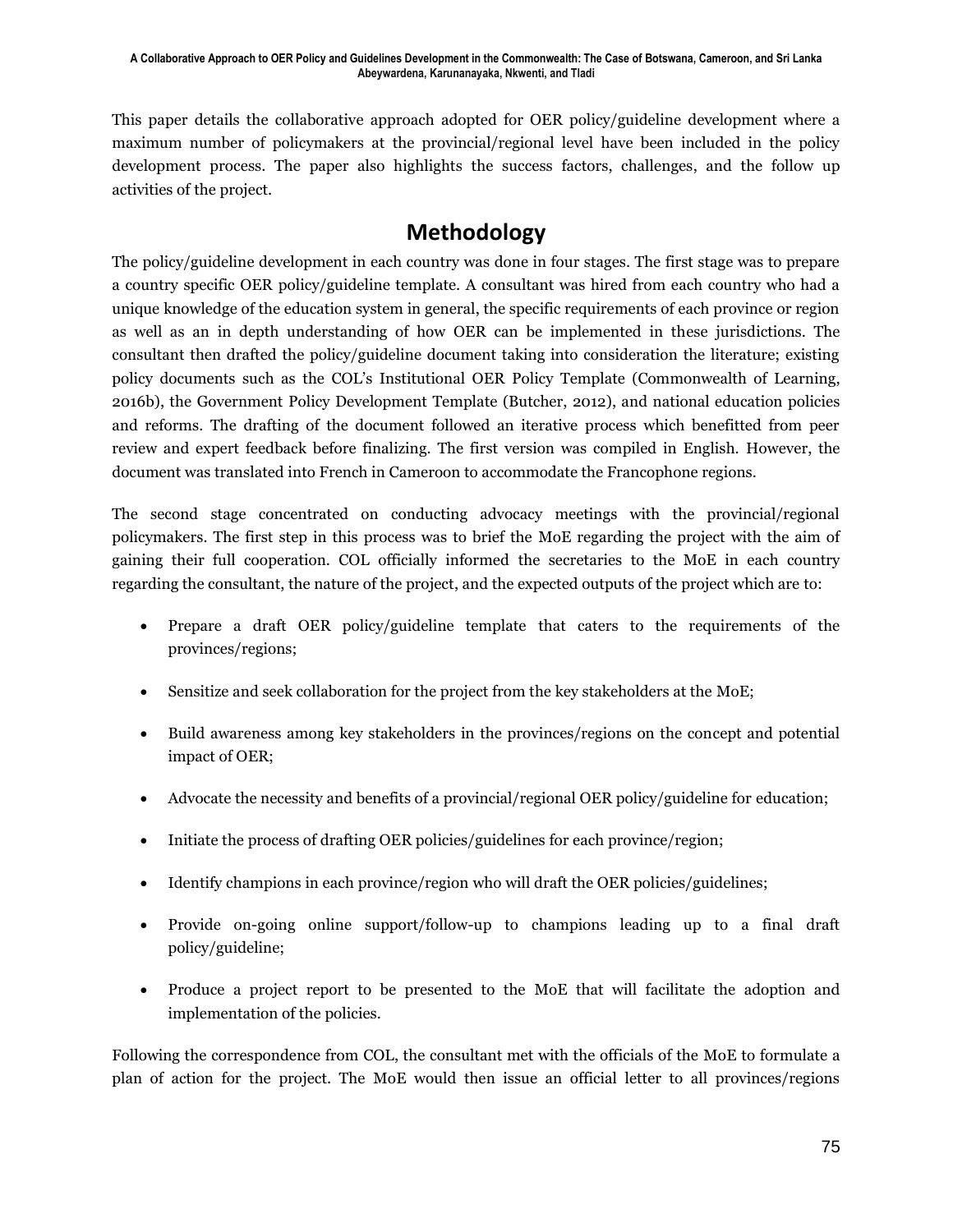instructing them to extend their full cooperation to the success of the project. Based on the advice of the MoE, the consultant scheduled field visits to each of the provinces/regions as shown in Appendix A.

To facilitate the field visits and the sensitization process, COL had provided the consultants with highquality material on OER creation, use, and policy development in the forms of printed books, toolkits, PowerPoint slides, and videos. The consultant used these materials along with the OER policy template created to conduct the advocacy and sensitization of the key policymakers at each province/region. All staff of the provincial/regional offices were invited to participate in the meetings.

One champion had been identified from each province/region during the field visits to be the contact person for stage three. During this stage the consultant coordinated with the champion to follow-up on the progress with respect to the development of the provincial/regional OER policy/guideline draft. Virtual support was provided via email, skype, and phone to the champions who were tasked with gathering the feedback from the policymakers in the province/region and finalizing the draft document.



*Figure 1*. Collaborative approach to provincial/regional OER policy/guidelines development. Adapted from "A bottom-up approach to OER policy development," by I.S. Abeywardena, 2017, Proceedings of the Creative Commons Global Summit 2017, Toronto. Licensed under CC-BY 4.0 International license.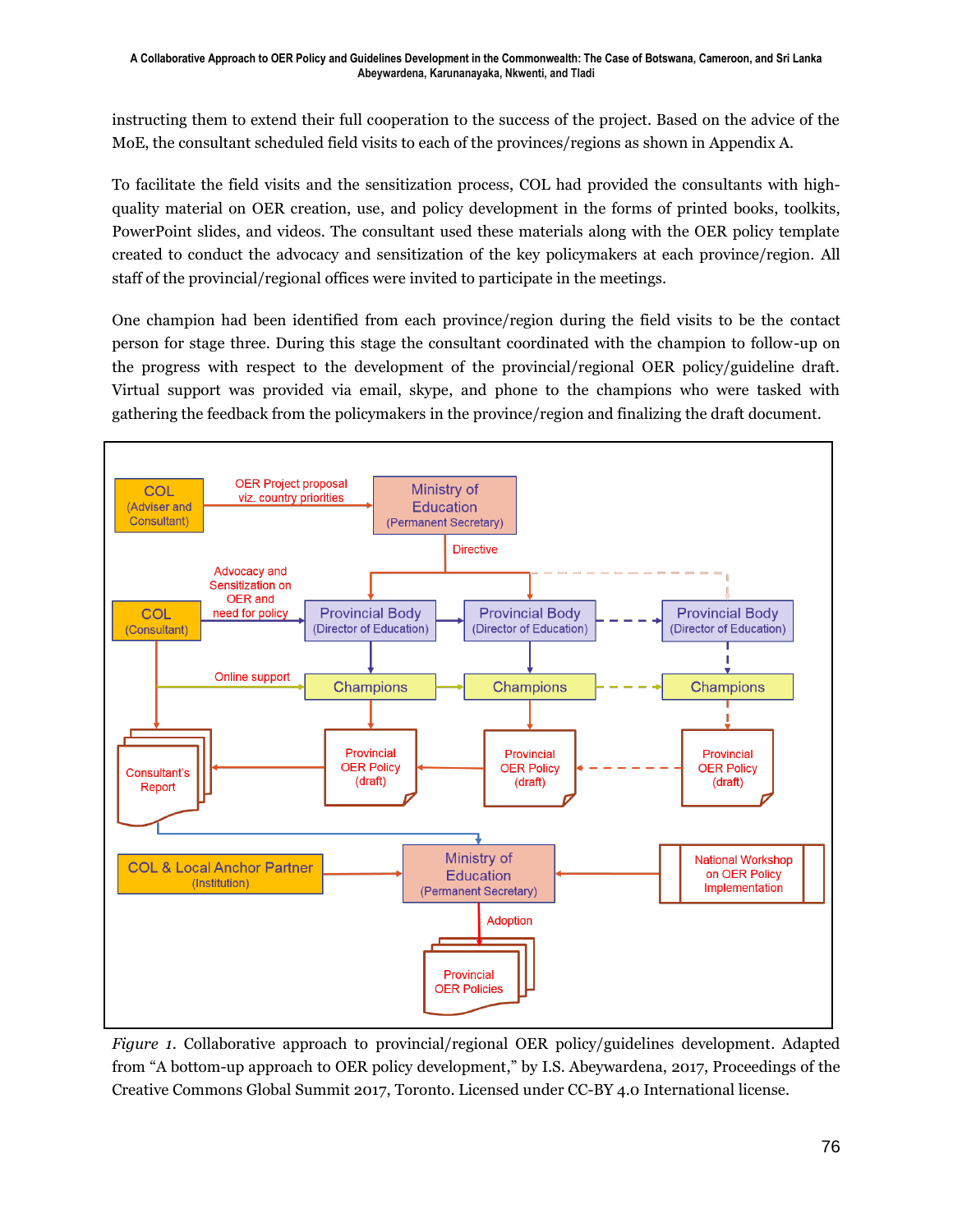The final stage was to collect all the draft provincial/regional OER policy/guideline documents and prepare a project report which outlined the process, efforts, and lessons learned. This report was shared with the MoE for further action regarding adopting and implementing the policies/guidelines developed. Figure 1 illustrates the model used for developing OER policies using the collaborative approach.

### **Results**

The key outputs of the project are (i) provincial/regional OER policy/guideline templates; (ii) advocacy and sensitization of key policymakers in the education sector in three countries; (iii) development of draft provincial/regional OER policies/guidelines tailored to the local context; and (iv) project reports which were shared with the MoE highlighting the way forward with respect to adopting and implementing the policies. Table 1 summarizes the key outputs of the project.

Table 1

| <b>Country and</b><br>project<br>duration | Number of<br>provinces<br>or regions | <b>OER</b> policy or<br>guideline<br>template                                                                | Number of<br>policymakers<br>sensitized | Number of<br>policies or<br>guidelines<br>developed | <b>Final project</b><br>report                 |
|-------------------------------------------|--------------------------------------|--------------------------------------------------------------------------------------------------------------|-----------------------------------------|-----------------------------------------------------|------------------------------------------------|
| Sri Lanka<br>$(5$ months)                 | 9                                    | http://oasis.col.o<br>rg/handle/11599/<br>2360                                                               | 58                                      | 9                                                   | http://oasis.co<br>l.org/handle/1<br>1599/2386 |
| <b>Botswana</b><br>(4 months)             | 10 <sup>2</sup>                      | http://oasis.col.o<br>rg/handle/11599/<br>2438                                                               | 157                                     | 10                                                  | http://oasis.co<br>l.org/handle/1<br>1599/2437 |
| Cameroon<br>$(3$ months)                  | 10 <sup>2</sup>                      | http://oasis.col.o<br>rg/handle/11599/<br>2673 (EN)<br>http://oasis.col.o<br>rg/handle/11599/<br>$2674$ (FR) | 393                                     | 10 <sup>1</sup>                                     | http://oasis.co<br>l.org/handle/1<br>1599/2672 |
| <b>Total</b>                              |                                      |                                                                                                              | 608                                     | 29                                                  |                                                |

The key takeaways from the project based on the feedback provided by the participants are summarized in Table 2.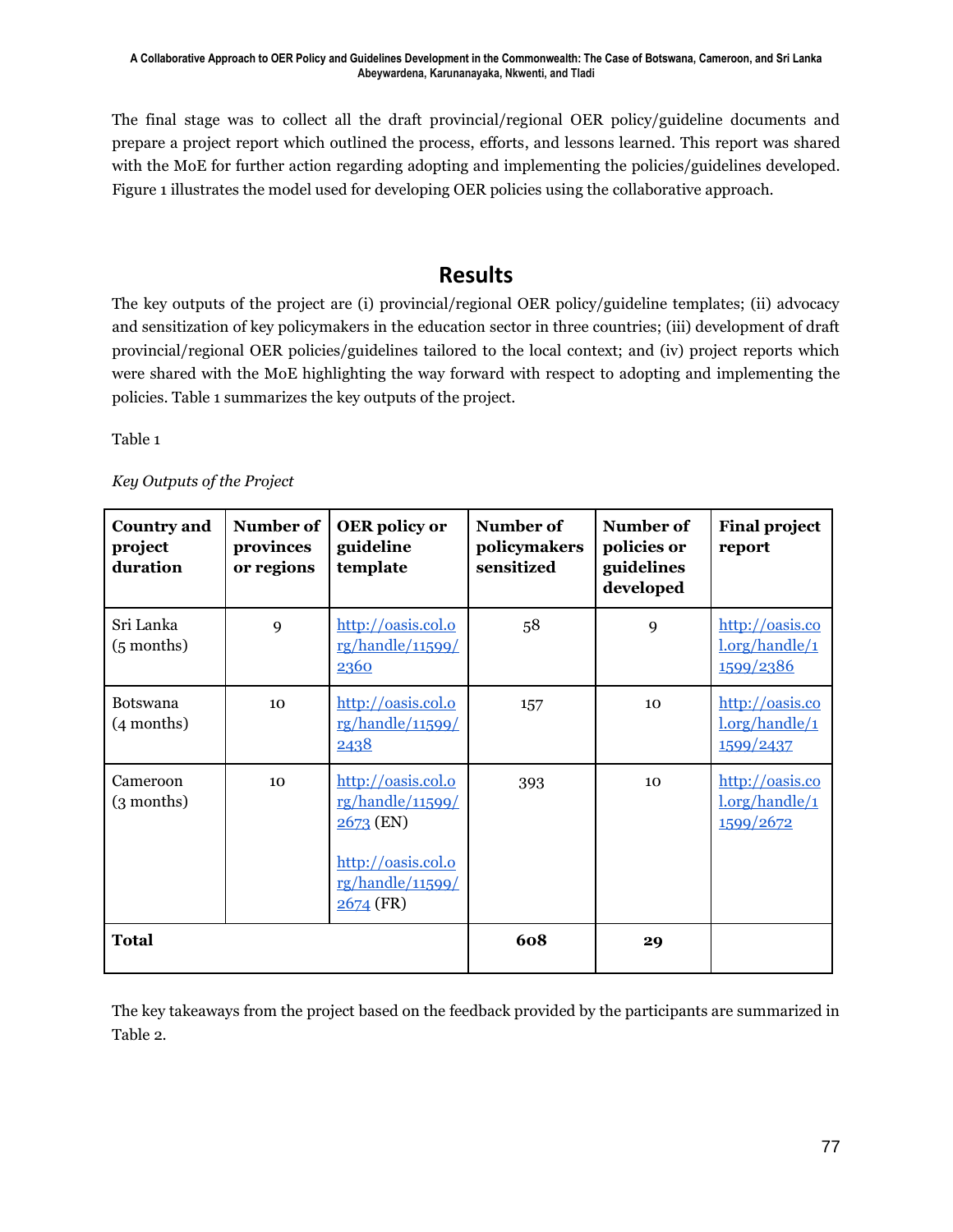#### Table 2

*Key Takeaways From the Project Based on Participant Feedback*

| <b>Aspect</b>                          | Feedback                                                                                                                                                                                                                                                                                                                                                                                                                                                                                                                                                                                                                                                                                                                                                                                                                                                                                                                                                                                                                                                                                    |  |  |  |
|----------------------------------------|---------------------------------------------------------------------------------------------------------------------------------------------------------------------------------------------------------------------------------------------------------------------------------------------------------------------------------------------------------------------------------------------------------------------------------------------------------------------------------------------------------------------------------------------------------------------------------------------------------------------------------------------------------------------------------------------------------------------------------------------------------------------------------------------------------------------------------------------------------------------------------------------------------------------------------------------------------------------------------------------------------------------------------------------------------------------------------------------|--|--|--|
| Concept of OER and its<br>significance | OER, Creative Commons, Open Licensing, and the 5Rs are new<br>concepts for many policymakers in the education sector.<br>Having access to free and open resources as OER is very beneficial<br>$\bullet$<br>to the school education system.<br>OER will be used as supplementary resources to the material<br>$\bullet$<br>provided by Government.<br>Creation and use of supplementary resources are taking place in<br>$\bullet$<br>certain jurisdiction without the proper underpinning technological<br>and theoretical knowledge.<br>It is important to raise awareness about these concepts, and<br>$\bullet$<br>motivate teachers to engage in OER creation and sharing.<br>Access to OER can help mitigate poor student performance and<br>$\bullet$<br>contribute towards improving the quality of student results.<br>OER provide teachers with an opportunity to reduce dependence on<br>$\bullet$<br>the prescribed textbooks.<br>There is a need to embrace the spirit of sharing to change the world<br>$\bullet$<br>because people will change when they have the knowledge. |  |  |  |
| Need for an OER policy                 | The need for an OER policy is accepted and its significance is<br>$\bullet$<br>realized.<br>OER can be used to cut down the cost of education financing.<br>$\bullet$<br>Proper guidelines from the central Ministry of Education is needed<br>$\bullet$<br>for adoption and implementation.<br>There is a need to involve other stakeholders such as writers,<br>$\bullet$<br>writers' associations, and publishers in OER initiatives.<br>OER sensitization must filter down to the teacher training<br>$\bullet$<br>institutions to ensure that this valuable knowledge and skills are<br>part of the teacher training curriculum.                                                                                                                                                                                                                                                                                                                                                                                                                                                       |  |  |  |
| Challenges                             | Technical infrastructure and facilities in schools need to be<br>upgraded.<br>A more conducive "school climate" and teaching-learning<br>environment is required.<br>Increasing teacher motivation to engage in innovative teaching-<br>learning processes and material development is crucial.<br>Schools and teachers need to be encouraged to promote the spirit<br>and habit of sharing locally produced content for the benefit of<br>students.<br>Time constraint is a severe challenge faced by all, including teachers<br>$\bullet$<br>and policymakers.                                                                                                                                                                                                                                                                                                                                                                                                                                                                                                                            |  |  |  |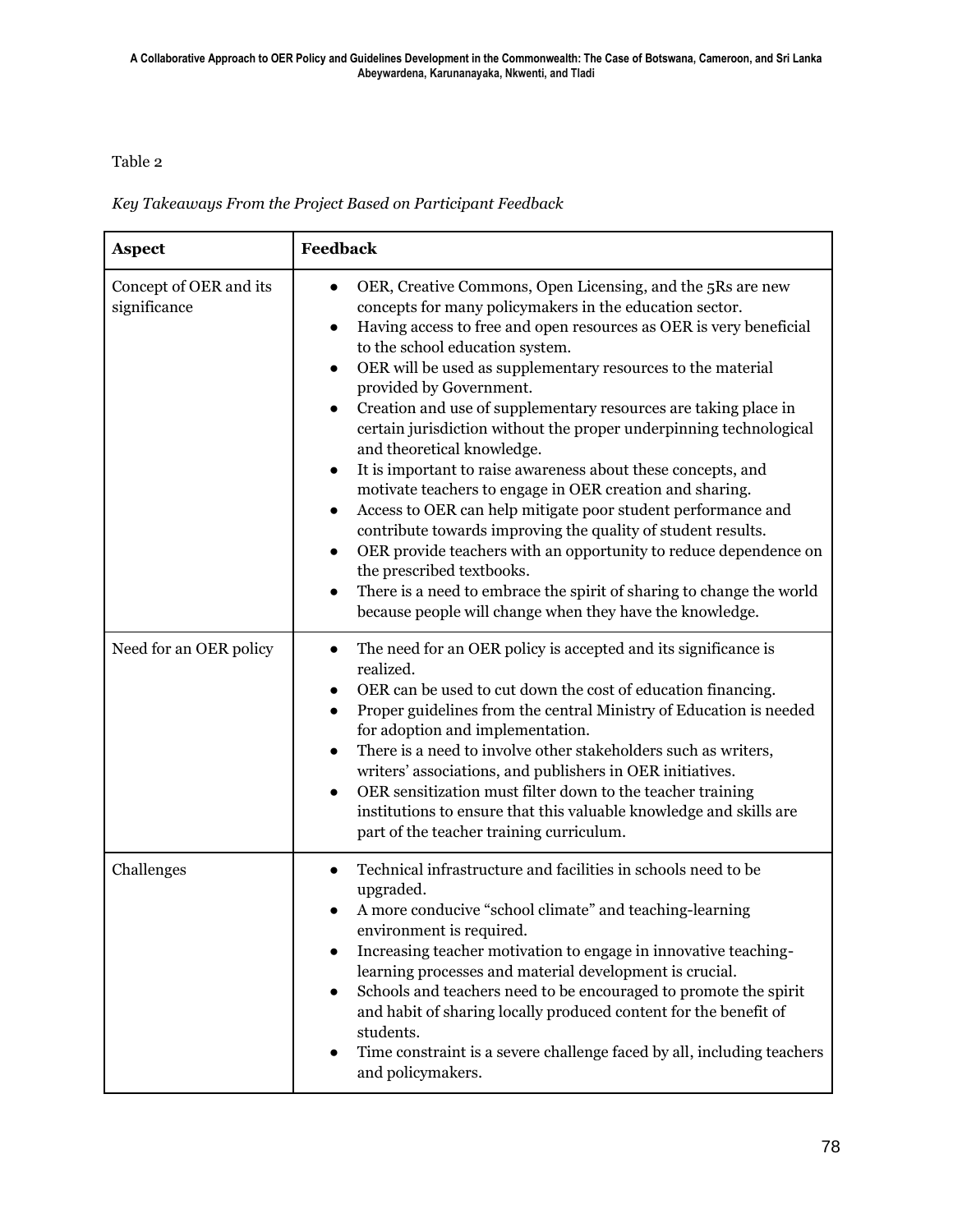| Suggestions | Existing ICT initiatives, facilities, and resources to be used to<br>$\bullet$<br>promote OER creation, sharing, and use by teachers.<br>The central Ministry of Education needs to coordinate and regulate<br>$\bullet$<br>a set of minimum connectivity standards/specifications for schools.<br>Schools with good connectivity should assist others with access to<br>$\bullet$<br>OER content by downloading and sharing.<br>Schools should consider allowing students to bring mobile devices,<br>$\bullet$<br>such as smartphones and tablets, to school which they could use to<br>access and take advantage to freely available online resources such<br>as OER.<br>Raising awareness and skill development of teachers is required.<br>$\bullet$<br>OER can also be used for self-development of staff through<br>$\bullet$<br>continuous knowledge acquisition and lifelong learning.<br>Encouraging teachers to create OER in their native languages is<br>$\bullet$<br>very important.<br>Providing guidance, support, and motivation for teachers is needed.<br>$\bullet$<br>Collections of already developed materials should be properly<br>$\bullet$<br>catalogued to increase access.<br>Creating "interest groups" of school teachers and others at<br>$\bullet$<br>provincial/regional level would be useful.<br>OER integration can be linked with existing initiatives at<br>$\bullet$<br>school/provincial/regional levels (e.g., LMS, e-Studios, Open<br>Schools)<br>A proper monitoring and evaluation system needs to be put in<br>place. |
|-------------|--------------------------------------------------------------------------------------------------------------------------------------------------------------------------------------------------------------------------------------------------------------------------------------------------------------------------------------------------------------------------------------------------------------------------------------------------------------------------------------------------------------------------------------------------------------------------------------------------------------------------------------------------------------------------------------------------------------------------------------------------------------------------------------------------------------------------------------------------------------------------------------------------------------------------------------------------------------------------------------------------------------------------------------------------------------------------------------------------------------------------------------------------------------------------------------------------------------------------------------------------------------------------------------------------------------------------------------------------------------------------------------------------------------------------------------------------------------------------------------------------------------------------------------------------------------------|

### **Discussion**

Based on COL's publication *A Government Policy Development Template to Progress Effective Implementation of Open Educational Resources* (Butcher, 2012), a few key stages are to be followed when developing a national OER policy. One of the key stages is a consultation process with key stakeholders. When considering the national consultation process, usually only a few top level stakeholders participate in these meetings (Commonwealth of Learning, 2017a; Commonwealth of Learning, 2017b). Therefore, this process largely isolates the actual implementers of the policy in these provinces and regions during the development stage. Furthermore, the implementers of the policy would not be as sensitized about OER as the top-level stakeholders participating in the consultation process. In turn, this results in a lack of ownership by the policy implementers.

### **The Collaborative Approach to OER Policy Development**

The innovation of this project lies in the collaborative approach adopted for OER policy/guideline development where a maximum number of policymakers at provincial/regional levels have been included in the policy development process. A key application of this approach is the mass-sensitization of policymakers where 608 key officials have been sensitized in the three countries (Table 1) on the concept of OER and the impact it would have in the general education system. The identification of champions in each province or region also helped to establish a key contact person who would drive the OER agenda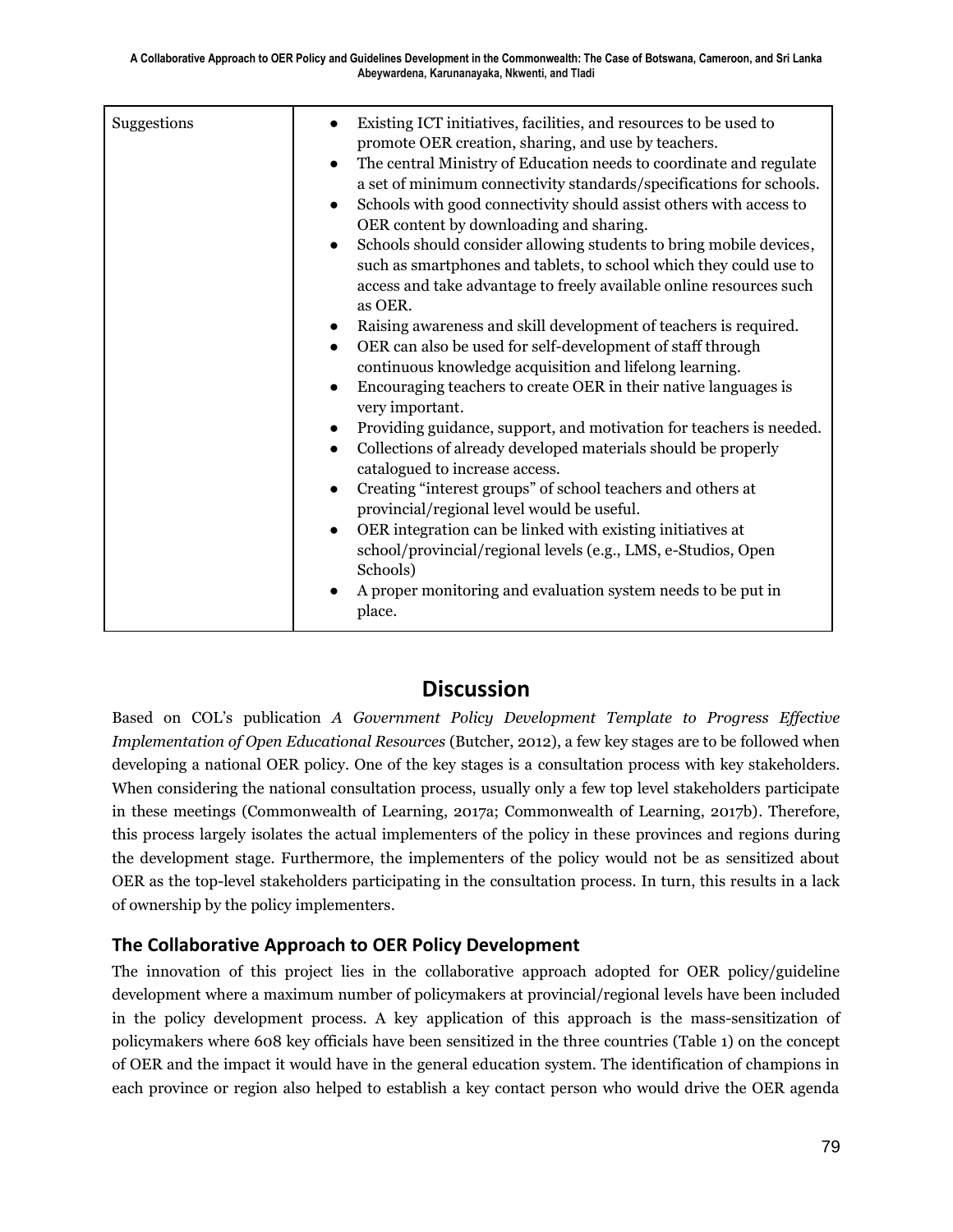forward in the province/region. In the long run, this will be immensely beneficial to the MoE with respect to implementing the OER policies and mainstreaming OER. Further, self-motivated individuals would proceed to pilot OER within their capacities due to the new found knowledge and skills.

Another key application of developing OER collaboratively is that the policy/guideline documents can be tailored to the specific needs of a particular province or region as summarized in Table 2. These might be different and more sensitive than the needs addressed in an overarching national OER policy. For example, in Sri Lanka, there are two main mediums of instruction, which are Sinhala and Tamil. The Sinhala schools are predominantly based in the Southern region while the Northern region comprise of Tamil speaking schools. Furthermore, there are cultural differences which are linked to the two languages in addition to the historical nuances which have been imposed due to a three decade long civil war. By allowing provinces to have an independent OER policy, they are able to address the unique needs of the schools, teachers, and students. Another example is Cameroon where there are Anglophone and Francophone regions. The development of regional OER guidelines allowed the policymakers to customize the policies to suit the cultural and language context in their jurisdiction. Feedback from the far north region reads:

After diligently reading through the document, your proposals are pertinent. We think that the document will contribute in resolving the problem of lack of school textbooks in our educational system if it is adopted. While encouraging you, receive our sincere congratulations for the initiative. From the Regional Delegation of Secondary Education, Far North. (Nkwenti, 2017)

#### **Success Factors**

The project can be considered quite large-scale given that it covered three countries and 29 provinces/regions. The geographical isolation of some of these provinces/regions, political volatilities, natural disasters, cultural nuances, and language barriers, among others, challenged the project from the inception. However, the project successfully developed 29 provincial/regional OER policies/guidelines while advocating and sensitizing a large pool of policymakers on the potential impact of OER. One of the key factors behind the successful completion of the project is the cooperation and patronage received by the MoE. The directives issued by the MoE enabled the consultants to achieve the objectives of the project with a high success rate. Another factor which contributed to the success is the field visits; the physical presence of the consultant at the provinces/regions and the use of printed and digital OER to sensitize the participants, allowed them to relate OER to the needs of their jurisdiction. However, the major success factor of the project was the passion, persistence, and perseverance of the consultants who truly believed in the potential of OER for increasing access and equity in their countries.

### **Challenges Faced**

In Sri Lanka, one of the major challenges was the busy work schedules of officials in the provincial Ministries of Education and Departments of Education. Although they were very aware of the importance of OER for the future of the general education system in the country, certain other official matters took priority. Another factor which compounded this was the natural disaster situation declared in Sri Lanka due to severe flooding and the blast in a military complex that affected hundreds of schools. Due to these barriers, the project faced some delays and limited participation in Sri Lanka.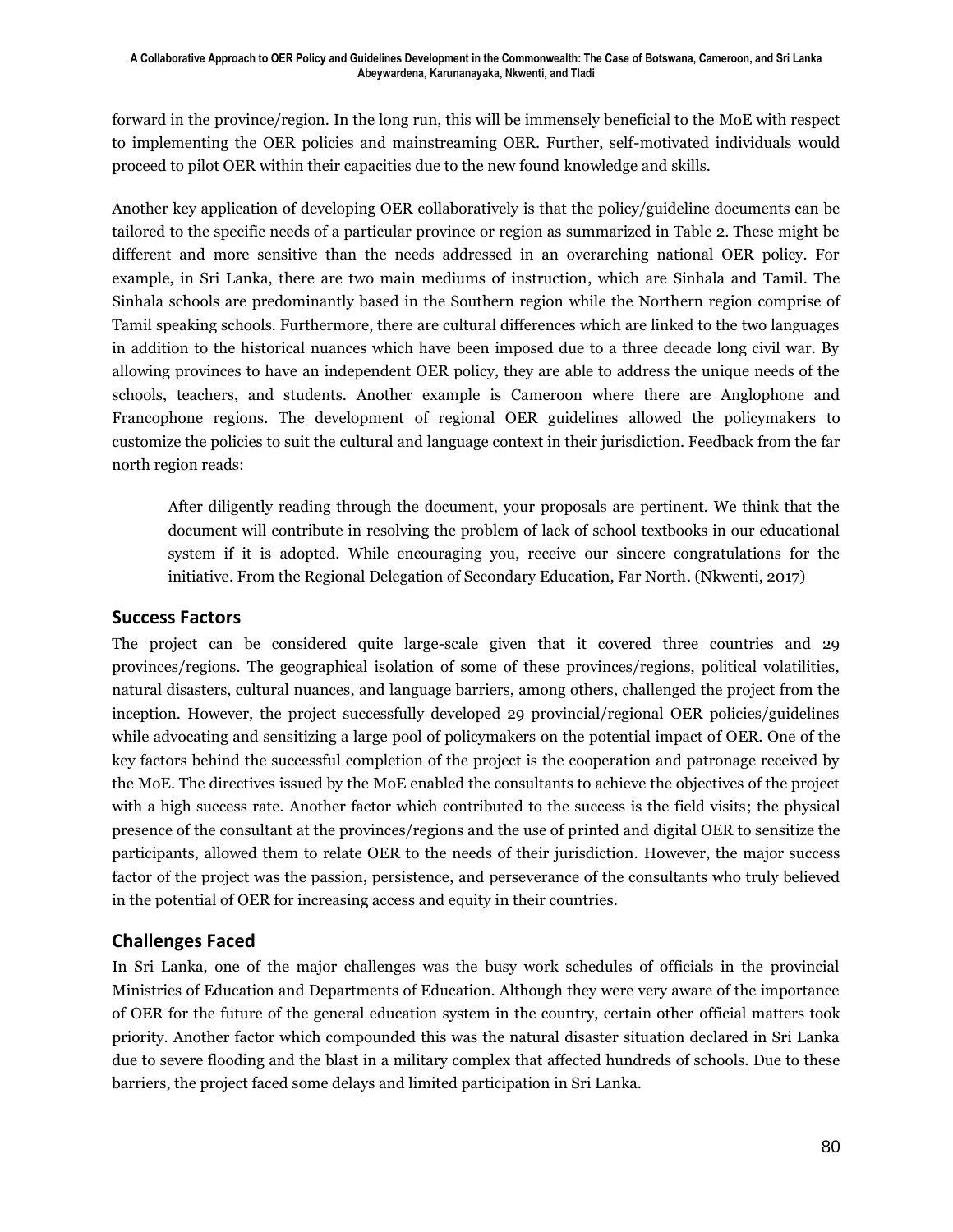In Botswana, the preparations for its 50th anniversary celebrations interfered with scheduling of the field visits as the government officials were preoccupied. Lack of communication was another issue encountered due to the poor connectivity of the rural regions. This hindered the online support provided to champions during the finalization stage of the guidelines. The large size of the country made travel to all 10 regions extremely challenging, physically and logistically. Lastly, a restructuring of the ministries in Botswana during the project made the final compilation of the report somewhat challenging. This restructuring exercise resulted in separation of the MoESD into two new ministries: one for Basic Education and another for Tertiary Education, Research, Science, and Technology. The OER initiative was then assigned to the Ministry of Basic Education. This move has therefore created a need for resensitization of the new leadership at this ministry on OER.

In Cameroon, travelling to the different regions was an arduous task due to the nature of roads and unstable flight schedule. The consultant's vehicle regularly suffered breakdowns due to the nature of the roads. Further, two regional delegates did not circulate the information about the scheduled field visit on time, even though they received notice two weeks earlier. This resulted in delays in an already tight schedule. The bilingual nature of the country required that the regional OER policy template and the PowerPoint presentations be translated into French. This proved to be very challenging because the consultant had to contract the services of a translator.

#### **Follow-up Activities**

A National Workshop on Provincial OER Policy Implementation for the nine provinces in Sri Lanka was conducted in February 2017 by COL in partnership with the MoE and the OUSL. The workshop resulted in finalizing the implementation plans for the nine policies and increasing capacity in OER for 42 policymakers in the general education system. Echoing the thoughts by the Minister of Education, the Secretary stated that they consider OER to be a viable method for guaranteeing 13 years of education for all Sri Lankan children and to achieve the Prime Minister's vision of digital textbooks by 2020. Once implemented, the policies will potentially affect 4 million learners in 10,000 schools in Sri Lanka. The workshop also resulted in the National Colleges of Education pledging to make OER a part of the curriculum for training teachers. Based on the success of this follow-up model, similar national workshops on regional OER guideline implementation are due to be organized in Botswana and Cameroon.

### **Conclusion**

In 2016, the Commonwealth of Learning (COL) undertook an ambitious project to develop OER policies and guidelines for nine provinces in Sri Lanka and 10 regions in Botswana and Cameroon each. The project was conducted by local consultants with the assistance of the MoE within the scope of the general education system. The consultants travelled to each province/region in the country and interacted with key policymakers to advocate the use of OER and sensitize them on how OER can supplement existing textbooks for increased access and equity. Further, the policymakers collaboratively developed draft OER policies/guidelines, taking into consideration the unique cultural, social, political, and language requirements of their province or region. Champions were identified from each region to gather feedback on the process and finalize the draft policies to be submitted to the MoE.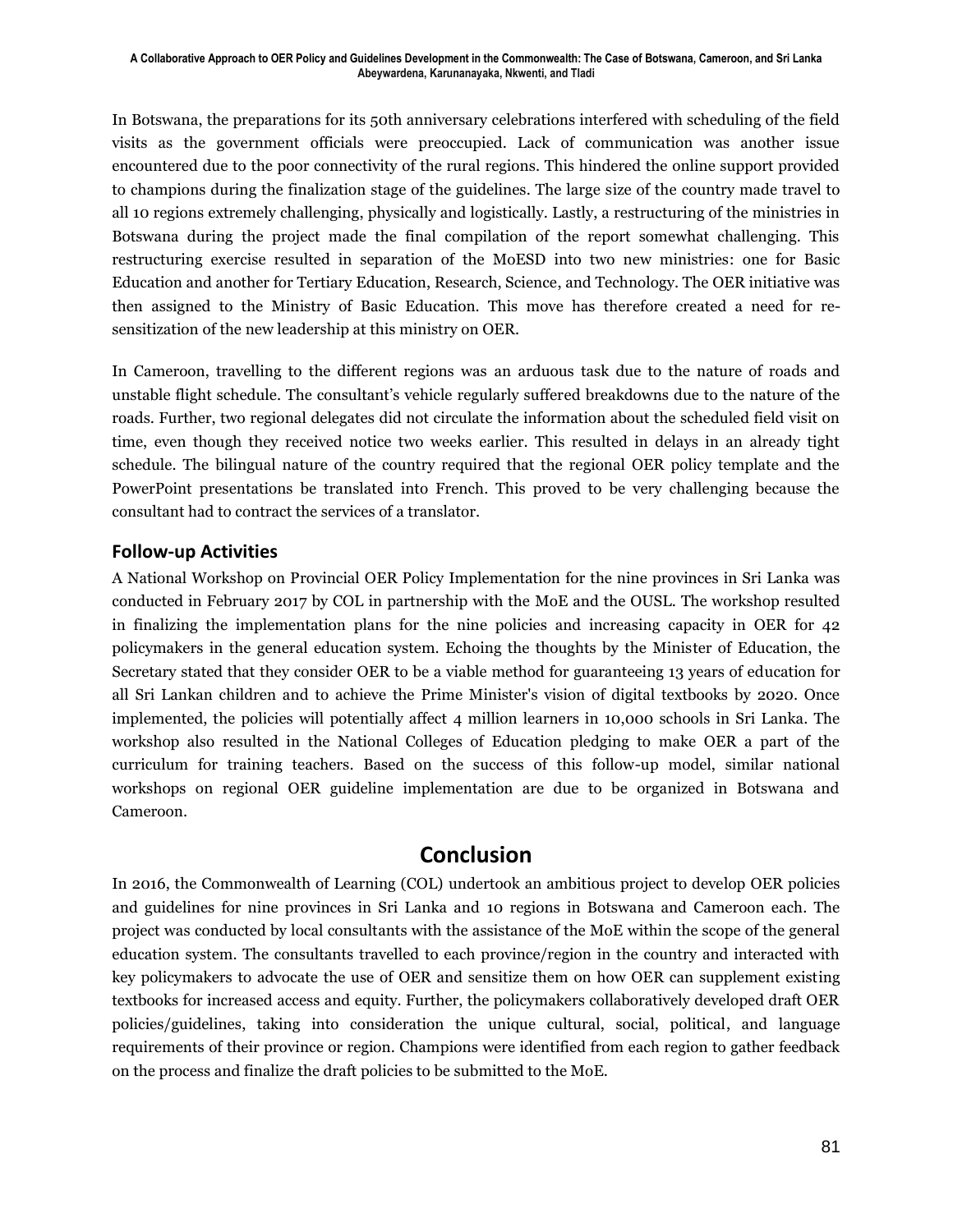The innovation of this project is the adoption of a collaborative approach to OER policy development. Traditionally, OER policy development is conducted through a high-level consultation consisting of a limited number of stakeholders. As a result, the officials who are responsible to implement the policies at the provincial/regional level have little ownership of the process and minimal knowledge of the potential impact OER can make in their respective jurisdictions. Through the collaborative approach, we were able to develop 29 provincial/regional OER policies/guidelines in three countries within a duration of approximately six months. Furthermore, we were able to sensitize 608 provincial/regional policymakers on the benefits of using OER as supplements to the school curriculum. Additionally, the development of provincial/regional OER policies/guidelines, independent of an overarching national policy, allowed the local policymakers to contextualize the policies/guidelines according to the cultural, social, political, and language needs. The identification of provincial/regional champions allowed for quick feedback and finalization of the draft policies/guidelines to be presented to the MoE for adoption and implementation. The champions also act as enablers to mainstreaming OER in the long run.

This project makes a significant contribution to the body of knowledge in terms of OER policy development for the general education system within Commonwealth countries. The collaborative approach adopted is a much more inclusive approach to OER policy development and results in increased ownership and mass-sensitization of key stakeholders across countries. Based on the success of the follow-up National Workshop on Provincial OER Policy Implementation held in Sri Lanka, similar implementation workshops are planned for Botswana and Cameroon.

### **Acknowledgements**

This project was funded as part of the Grant #2015-2585 generously made by The William and Flora Hewlett Foundation, USA.

Mr. S. Hettiarachchi, Secretary to the Ministry of Education, Sri Lanka; Mr. W. M. Bandusena, former Secretary to the Ministry of Education, Sri Lanka; Mr. S.U. Wijeratne, Additional Secretary, Planning and Performance Review at the Ministry of Education; Secretaries and Asst. Secretaries of provincial Ministries of Education, Sri Lanka; Provincial Directors of Education (PDEs), Additional PDEs, DDEs, ADEs, and the Provincial Departments of Education, Sri Lanka; and the Open University of Sri Lanka (OUSL).

Dr Theophilus Mooko, Permanent Secretary; Mr. Simon Coles and Ms. Helen Chilisa, Deputy Permanent Secretaries to the Ministry of Education and Skills Development, Botswana; Directors and staff of the MoESD Regional Centers of Botswana; and Botswana College of Distance and Open Learning (BOCODOL).

Ministers of Basic and Secondary Education, Cameroon; Professor Leke Tambo Ivo, Secretary General of the Ministry of Secondary Education and COL Focal Point for Cameroon; and Regional Delegates, Regional Inspectors Coordinator, Inspectors Coordinator of Education, Regional Pedagogic Inspectors, and Regional Pedagogic Advisers of Cameroon.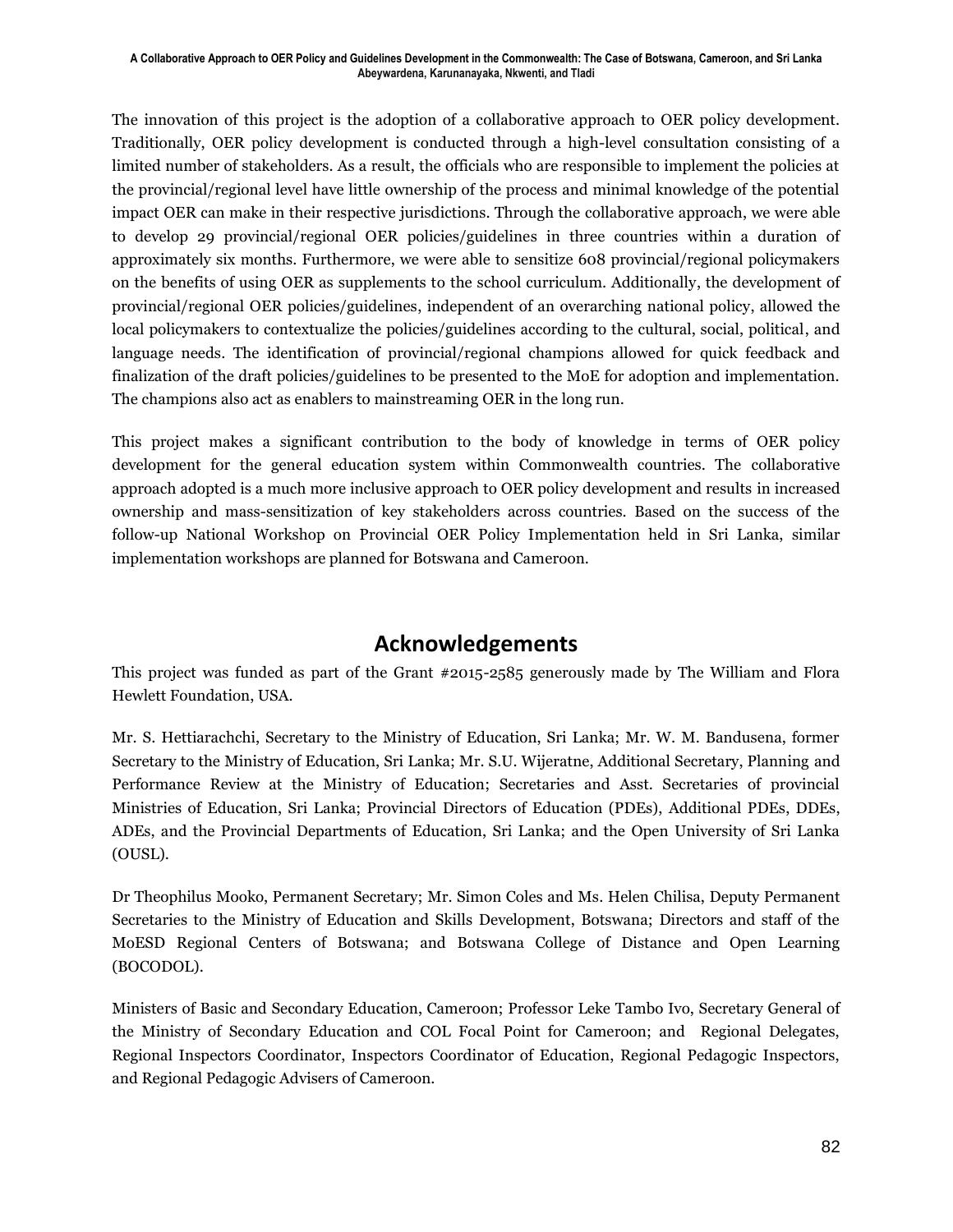## References

- Abeywardena, I. S. (2017). A bottom-up approach to OER policy development. *Proceedings of the Creative Commons Global Summit 2017.* Toronto. Retrieved fro[m http://sched.co/AFM5](http://sched.co/AFM5)
- Adala, A. A. (2016). *Current state of advancement of open educational resources in Kenya.* UNESCO Institute for Information Technologies in Education. Retrieved from <http://iite.unesco.org/pics/publications/en/files/3214744.pdf>
- Butcher, N. (2012). *A government policy development template to progress effective implementation of open educational resources (OER).* Burnaby: Commonwealth of Learning. Retrieved from <http://hdl.handle.net/11599/2336>
- Camilleri, A. F., Ehlers, U. D., & Pawlowski, J. (2014). *State of the art review of quality issues related to open educational resources (OER).* Luxembourg: Publications Office of the European Union. Retrieved from [http://www.pedocs.de/volltexte/2014/9101/pdf/European\\_Commission\\_2014\\_OER.pdf](http://www.pedocs.de/volltexte/2014/9101/pdf/European_Commission_2014_OER.pdf)
- Cape Town Declaration. (2007). *Cape Town open education declaration: Unlocking the promise of open educational resources.* Retrieved from<http://www.capetowndeclaration.org/>
- Commonwealth of Learning. (2015a). *Sri Lanka 2012-2015: Country report.* Burnaby: Author. Retrieved from<http://hdl.handle.net/11599/988>
- Commonwealth of Learning. (2015b). *Botswana 2012-2015: Country report.* Burnaby: Author. Retrieved from<http://hdl.handle.net/11599/954>
- Commonwealth of Learning. (2015c). *Cameroon 2012-2015: Country report.* Burnaby: Author. Retrieved from<http://hdl.handle.net/11599/956>
- Commonwealth of Learning. (2016a). *2016 Kuala Lumpur declaration.* Kuala Lumpur: 8th Pan-Commonwealth Forum. Retrieved fro[m http://hdl.handle.net/11599/2661](http://hdl.handle.net/11599/2661)
- Commonwealth of Learning. (2016b). *Institutional OER policy template.* Burnaby: Author. Retrieved from<http://hdl.handle.net/11599/2361>
- Commonwealth of Learning. (2017a). *Towards National policy guidelines on open educational resources in Malaysia.* Burnaby: Author. Retrieved from<http://hdl.handle.net/11599/2739>
- Commonwealth of Learning. (2017b). *Towards a national policy on open educational resources in Bangladesh.* Burnaby: Author. Retrieved from<http://hdl.handle.net/11599/2740>
- Fredriksen, B., Brar, S., & Trucano, M. (2015). *Getting textbooks to every child in SubSaharan Africa: Strategies for addressing the high cost and low availability problem.* Washington, DC: World Bank. Retrieved from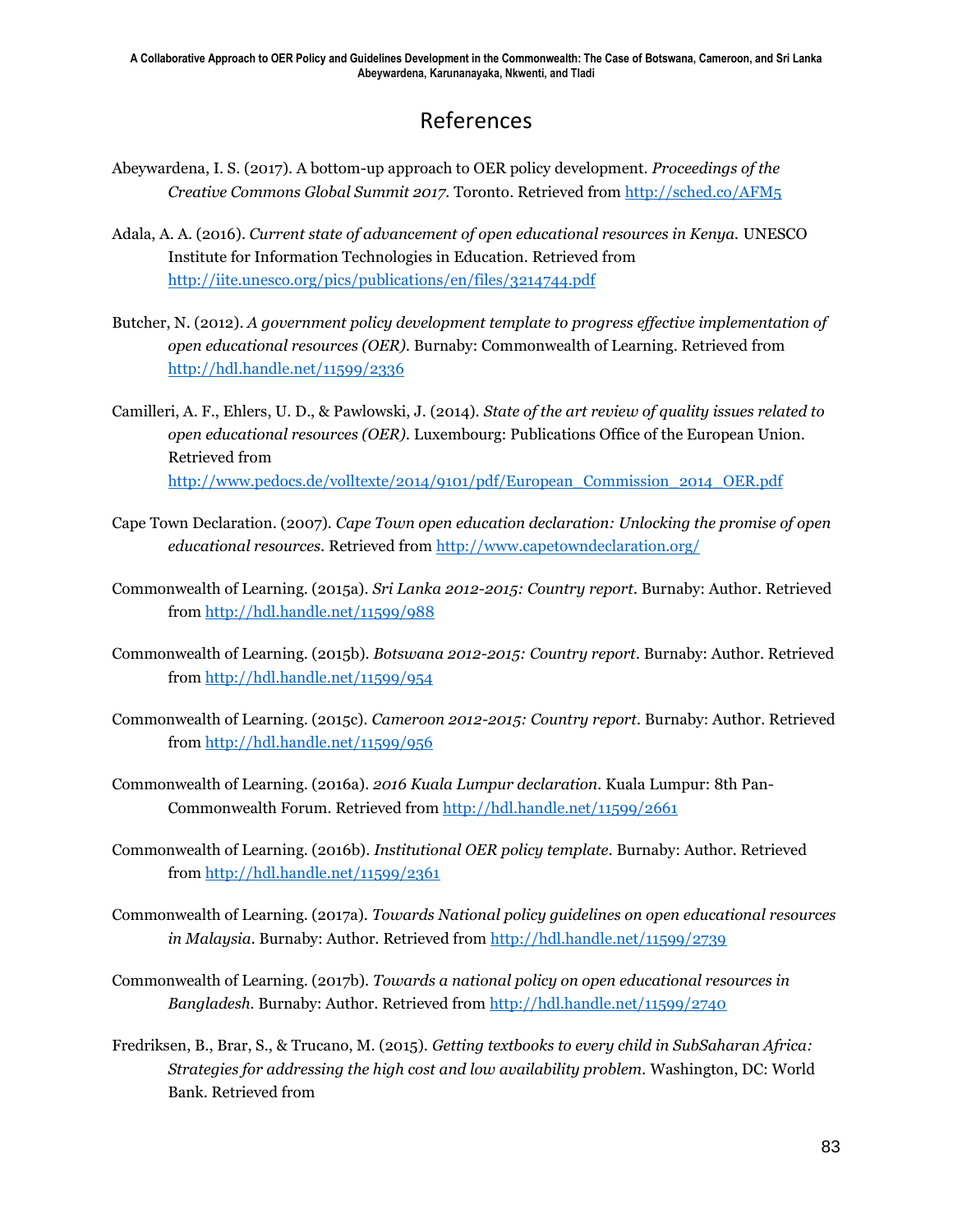[https://openknowledge.worldbank.org/bitstream/handle/10986/21876/9781464805400.pdf;seq](https://openknowledge.worldbank.org/bitstream/handle/10986/21876/9781464805400.pdf;sequence) [uence](https://openknowledge.worldbank.org/bitstream/handle/10986/21876/9781464805400.pdf;sequence)

- Karunanayaka, S. P. (2016). *Provincial OER policy development, Sri Lanka - Consultant report.* Burnaby: Commonwealth of Learning. Retrieved from<http://hdl.handle.net/11599/2386>
- Karunanayaka, S. P., & Abeywardena, I. S. (2016). *Advocacy, sesitization and development of OER Policy for provincial education ministries in Sri Lanka*. Proceedings of the 8th Pan-Commonwelath Forum. Kuala Lumpur. Retrieved from<http://hdl.handle.net/11599/2626>
- Ministry of Basic Education. (2014). *Statistical yearbook for 2013-2014 school year.* Cameroon: MINEDUB.

Ministry of Education - Sri Lanka. (n.d.). Retrieved from www.moe.gov.lk

- Ministry of Education Sri Lanka. (2013). *Education first Sri Lanka - Ministry of education.* Colombo: Author. Retrieved from [www.moe.gov.lk/sinhala/images/.../Education\\_First\\_SL/Education\\_First\\_SL.pdf](http://www.moe.gov.lk/sinhala/images/.../Education_First_SL/Education_First_SL.pdf)
- Ministry of Education Sri Lanka. (2016). *School census preliminary reports - Ministry of education.* Colombo: Author. Retrieved from [www.moe.gov.lk/english/images/Statistics/stat2015-](http://www.moe.gov.lk/english/images/Statistics/stat2015-16/2016_new3.pdf) [16/2016\\_new3.pdf](http://www.moe.gov.lk/english/images/Statistics/stat2015-16/2016_new3.pdf)
- Mphale, L. K., & Mhlauli, M. B. (2014). An Investigation on students academic performance for junior secondary schools in Botswana. *European Journal of Educational Research, 3*(3), 111-112. Retrieved from<http://files.eric.ed.gov/fulltext/EJ1086046.pdf>
- Nkwenti, M. N. (2017). *Developing regional OER guidelines in Cameroon: Consultant's report.* Burnaby: Commonwealth of Learning. Retrieved fro[m http://hdl.handle.net/11599/2672](http://hdl.handle.net/11599/2672)
- Phalachandra, B., & Abeywardena, I. S. (2016). *Open educational resources in the Commonwealth 2016.* Burnaby: Commonwealth of Learning. Retrieved from<http://hdl.handle.net/11599/2441>
- Tladi, L. (2016). *Developing regional OER guidelines in Botswana: Consultant's report.* Burnaby: Commonwealth of Learning. Retrieved fro[m http://hdl.handle.net/11599/2437](http://hdl.handle.net/11599/2437)
- UNESCO. (2012). *2012 Paris OER declaration.* Paris: World OER Congress. Retrieved from [http://www.unesco.org/new/fileadmin/MULTIMEDIA/HQ/CI/CI/pdf/Events/Paris%20OER%2](http://www.unesco.org/new/fileadmin/MULTIMEDIA/HQ/CI/CI/pdf/Events/Paris%20OER%20Declaration_01.pdf) [0Declaration\\_01.pdf](http://www.unesco.org/new/fileadmin/MULTIMEDIA/HQ/CI/CI/pdf/Events/Paris%20OER%20Declaration_01.pdf)
- UNESCO. (2015). *Education 2030: Incheon declaration and framework for action.* Incheon, South Korea: Author. Retrieved from<http://unesdoc.unesco.org/images/0024/002432/243278e.pdf>
- UNESCO. (2016). *Global education monitoring report.* Paris: Author. Retrieved from <http://en.unesco.org/gem-report/every-child-should-have-textbook#sthash.Af6vGjHD.dpbs>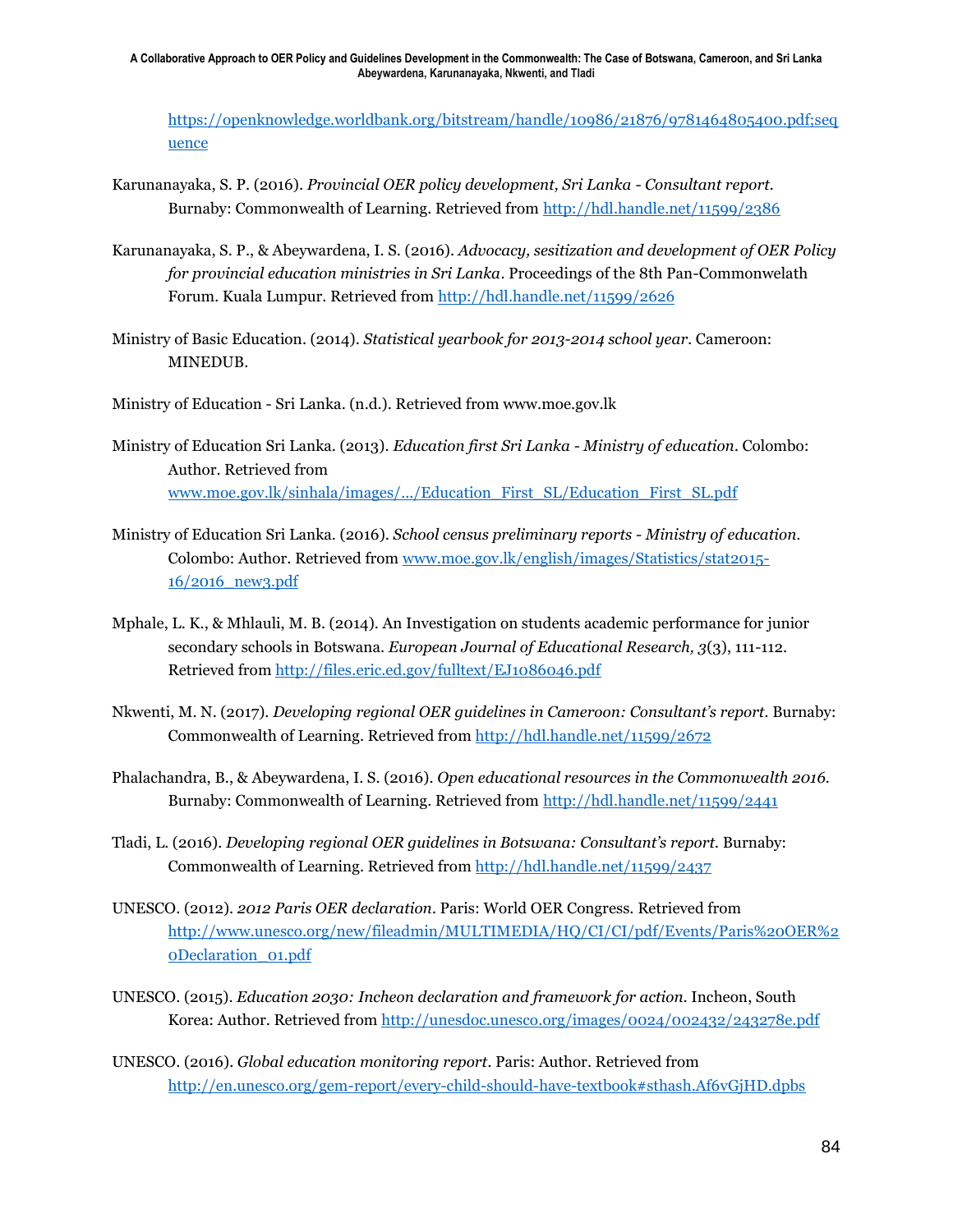UNESCO Institute for Statistics. (2010). *Global education digest 2010: Comparing education statistics across the world.* Montreal, Quebec: Author.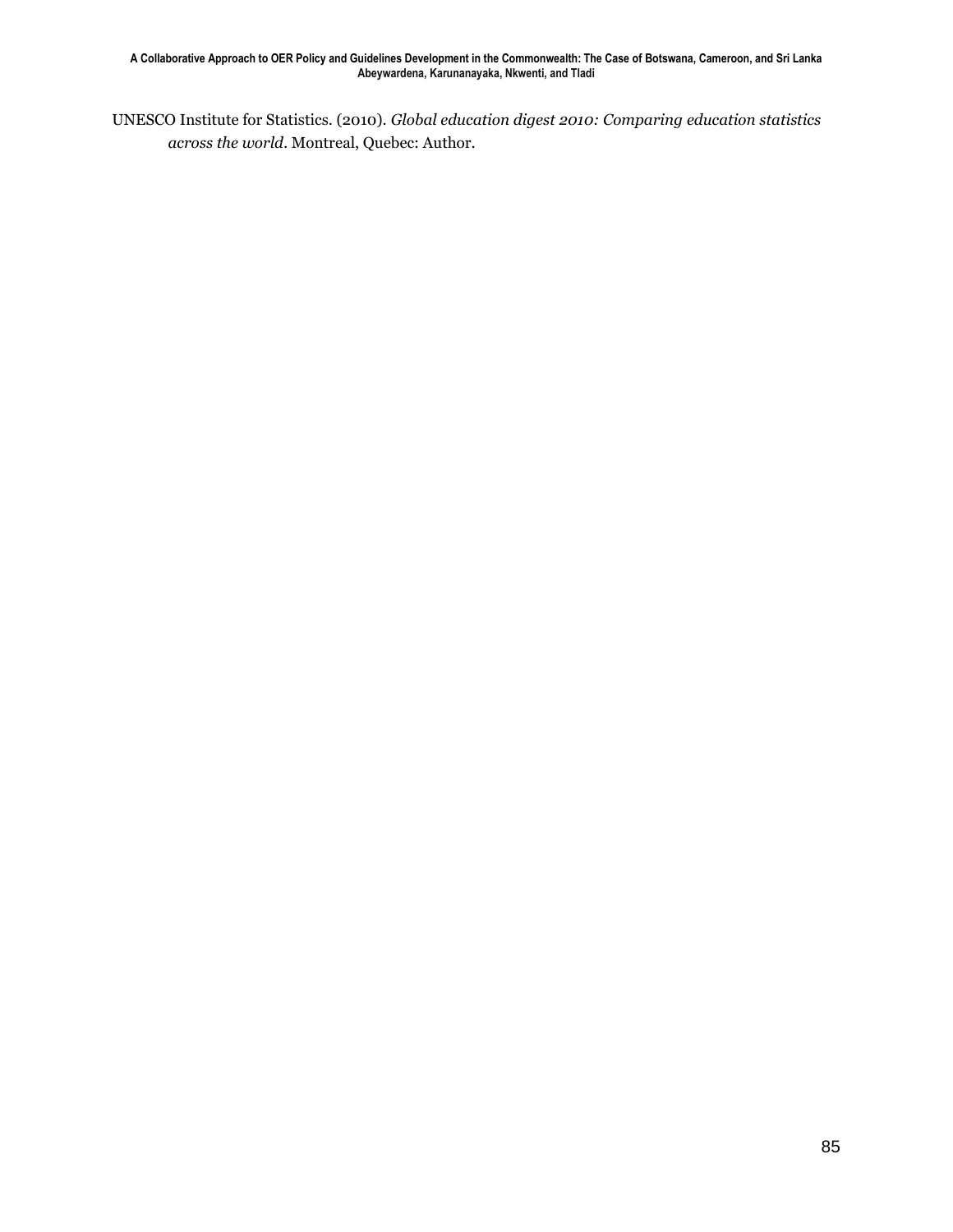## Appendix A

## **Field Visit Schedules**

Table A1

*Field Visit Schedule for the Nine Provinces of Sri Lanka*

| <b>Province</b>         | Date and time                                        | <b>Venue</b>                                                                    |
|-------------------------|------------------------------------------------------|---------------------------------------------------------------------------------|
| Northern                | 20/04/2016<br>2.00-4.00 p.m.                         | Provincial Department of<br>Education-NP, Jaffna.                               |
| North-Central           | 22/04/2016<br>10.00 am-12.00 noon                    | Chief Ministry-NCP,<br>Anuradhapura.                                            |
| Central                 | 18/05/2016<br>11.00 am $-$ 1.00 pm                   | Provincial Department of<br>Education CP, Kandy.                                |
| North-Western (Wayamba) | 18/05/2016<br>$2.30$ pm $- 4.30$ pm                  | Provincial Department of<br>Education -NWP, Kurunegala.                         |
| Sabaragamuwa            | 24/05/2016<br>$12.00 \text{ noon} - 2.00 \text{ pm}$ | Provincial Department of<br>Education -SaP, Ratnapura.                          |
| Southern                | 29/06/2016<br>$2.00 - 4.00$ pm                       | Provincial Department of<br>Education -SP, Galle.                               |
| Uva                     | 04/07/2016<br>$2.00 - 4.00$ pm                       | Provincial Department of<br>Education - UP, Badulla.                            |
| Western                 | 04/08/2016<br>$7.30 - 9.30$ am                       | Provincial Department of<br>Education -WP, Greenpath,<br>Colombo <sub>7</sub> . |
| Eastern                 | 08/08/2016<br>$1.00 - 3.00$ pm                       | Provincial Department of<br>Education - EP, Trincomalee.                        |

Table A2

*Field Visit Schedule for the 10 Regions of Botswana*

| <b>Region</b> | Date and time                  | Venue                      |
|---------------|--------------------------------|----------------------------|
| Southern      | 13/09/2016<br>0830 – 1200hr    | Kanye Education Centre     |
| Kweneng       | $14/09/2016$<br>0800 – 1200hrs | Molepolole Regional Office |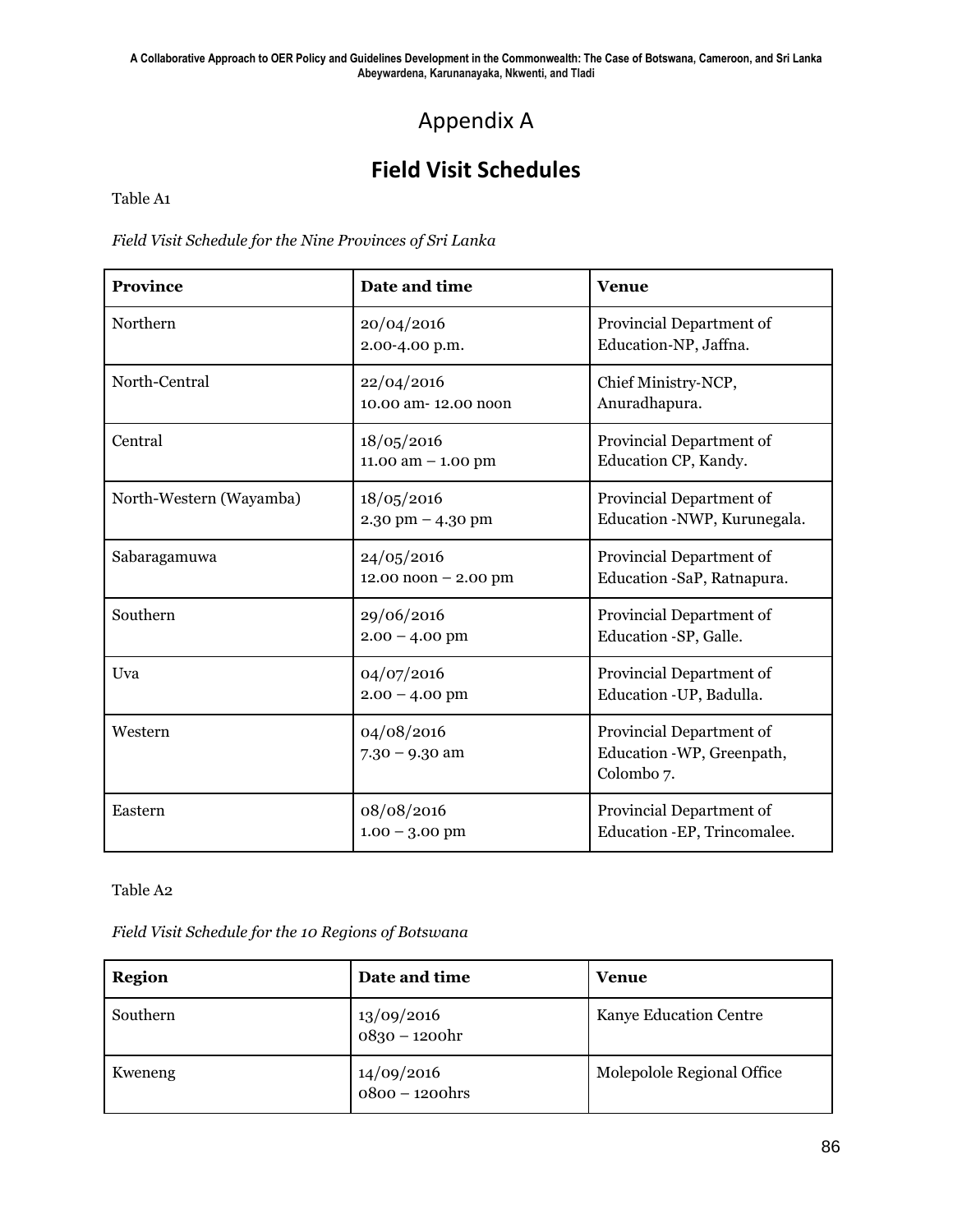| North East | 15/09/2016<br>0930 - 1200hrs    | <b>Francistown Ntshe House</b><br><b>Regional Offices</b> |
|------------|---------------------------------|-----------------------------------------------------------|
| Chobe      | 16/09/2016<br>$0800 - 1300$ hrs | <b>Kasane Education Centre</b>                            |
| North West | 19/09/2016<br>$1000 - 1300$ hrs | <b>Maun Education Centre</b>                              |
| Gantsi     | 20/09/2016<br>$0800 - 1130$ hrs | <b>Gantsi Education Centre</b>                            |
| Kgalagadi  | 22/09/2016<br>$0800 - 1200$ hrs | Kang NonFormal / BOCODOL<br>Centre                        |
| South East | 26/09/2016<br>0800 - 1300hrs    | <b>Gaborone NDB Building Offices</b>                      |
| Kgatleng   | 03/10/2016<br>$0900 - 1200$ hrs | Mochudi Education & Media<br>Centre                       |
| Central    | 05/10/2016<br>$0900 - 1200$ hrs | <b>Serowe Regional Offices</b>                            |

#### Table A3

*Field Visit Schedule for the 10 Regions of Cameroon*

| <b>Region</b> | Date and time                   | <b>Venue</b>                                        |
|---------------|---------------------------------|-----------------------------------------------------|
| East          | 14/10/2016<br>$9$ am $-$ 11 am  | Conference Hall, Regional<br>Delegation MINESEC.    |
| South         | 17/10/2016<br>$10$ am $- 12$ pm | <b>ENIEG Conference Hall</b><br>EBOLOWA.            |
| Centre        | 18/10/2016<br>10 am - 12 pm     | Conference Hall, Regional<br>Delegation MINEDUB.    |
| West          | 20/10/2016<br>$11$ am $-1$ pm   | Conference Hall, Regional<br>Delegation of MINESEC. |
| North West    | 21/10/2016<br>9 am - 11 pm      | Conference Hall, Regional<br>Delegation of MINESEC. |
| South West    | 24/10/2016<br>$9$ am $-$ 11 am  | Conference Hall, Regional<br>Delegation MINEDUB.    |
| Littoral      | 25/10/2016                      | Conference Hall, Regional                           |